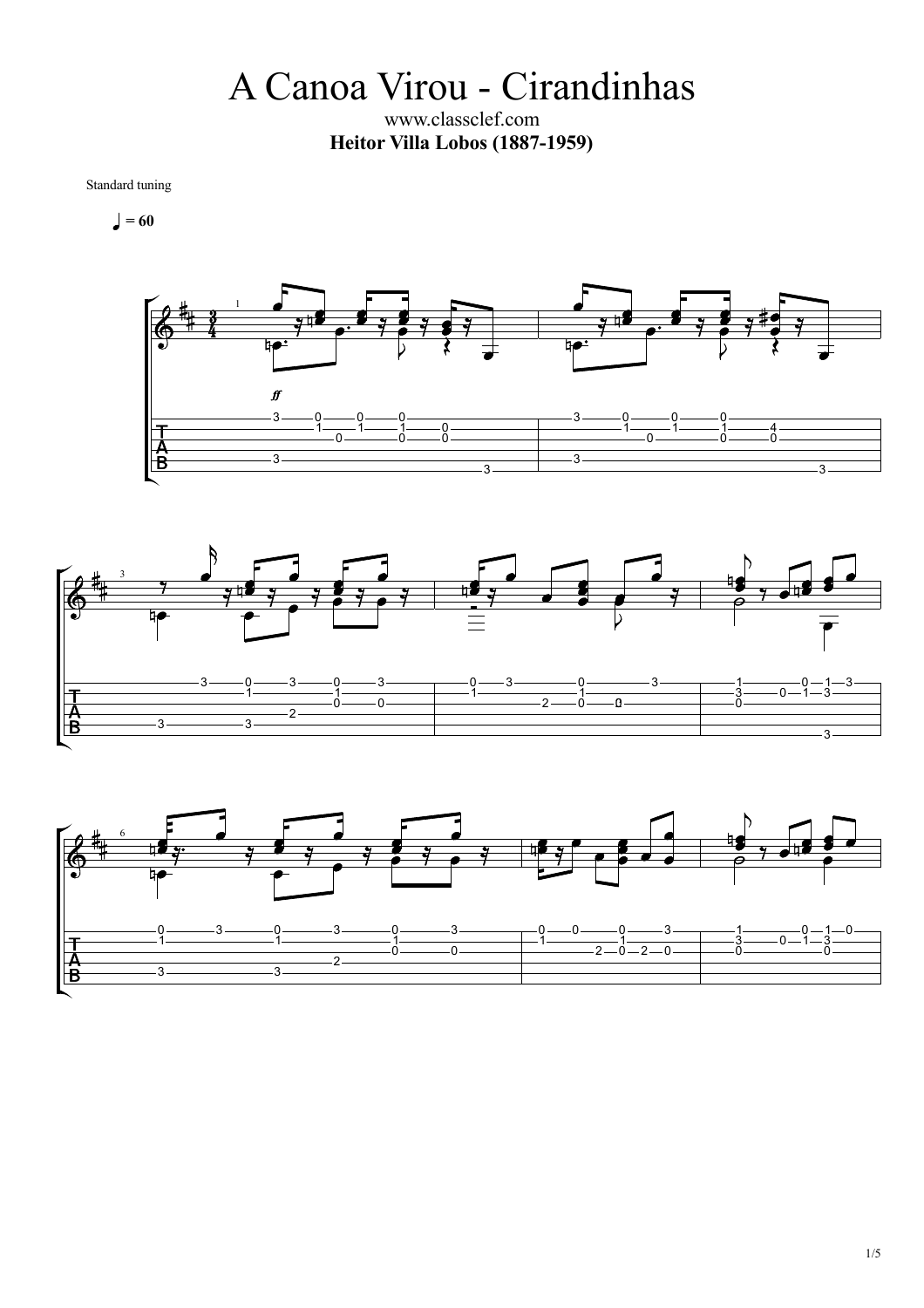**<sup>=</sup> 5=9 5=5 5=0 45= <sup>42</sup> <sup>=</sup> 3=820**  $\overline{\mathbf{Y}}$ ৳ 7 —  $3$  —  $3 \frac{1}{\sqrt{2}}$  $5 -$ 바여의  $\frac{0}{5-4-2}$   $\frac{6}{6}$  $\underline{6}$  -  $\underline{0}$  $\overline{0}$   $\overline{0}$   $\overline{0}$   $\overline{0}$  $6 \longrightarrow$  $-7 - 5 - 7 - 7$  $\overline{4}$ 7 — 7 — — — — 5 —  $5 - 4 - 5 - 7$   $7 - 2 - 5 - 4$  $4 - 2 - 4$  $4 \longrightarrow$  $6 \longrightarrow$ 





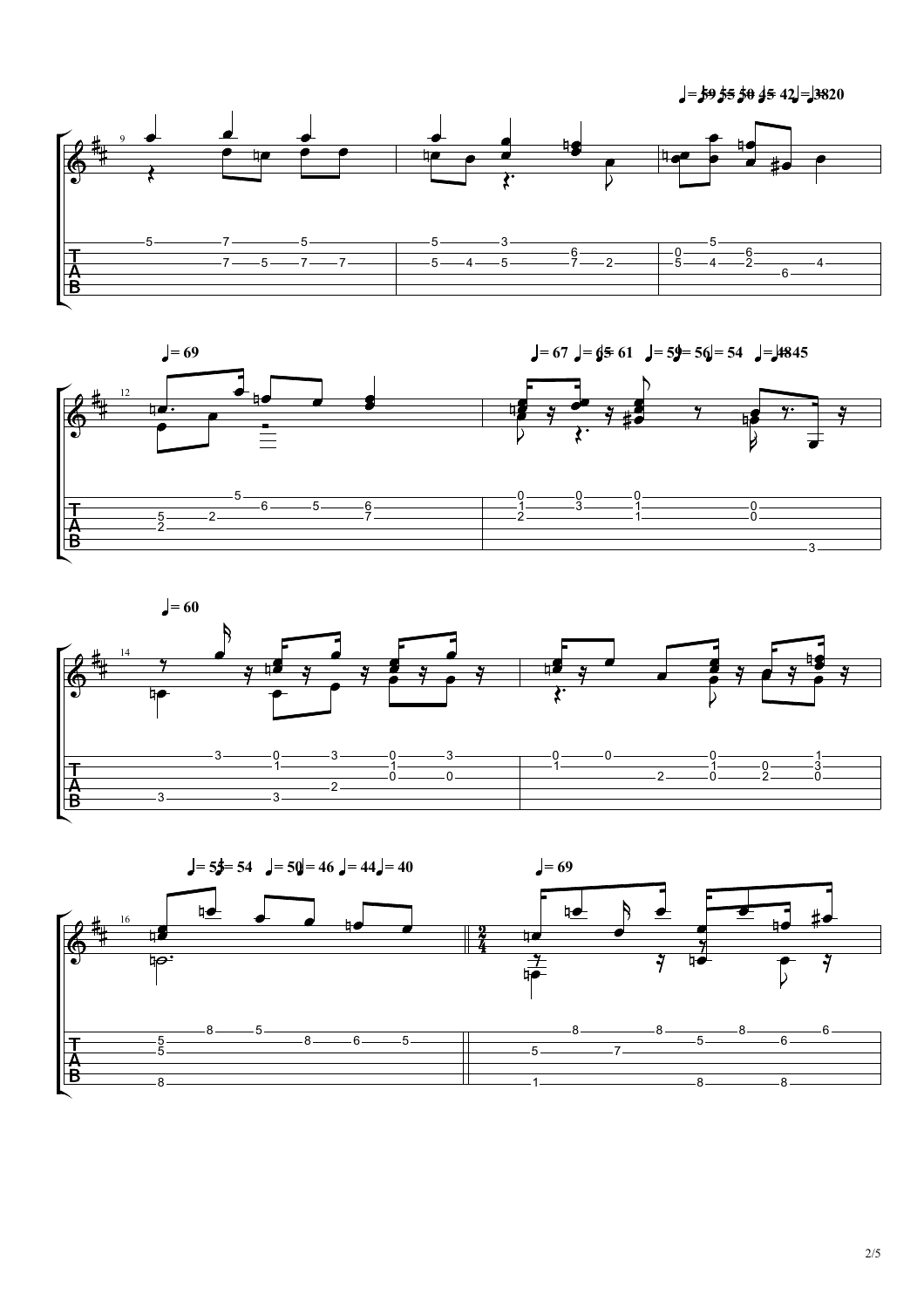





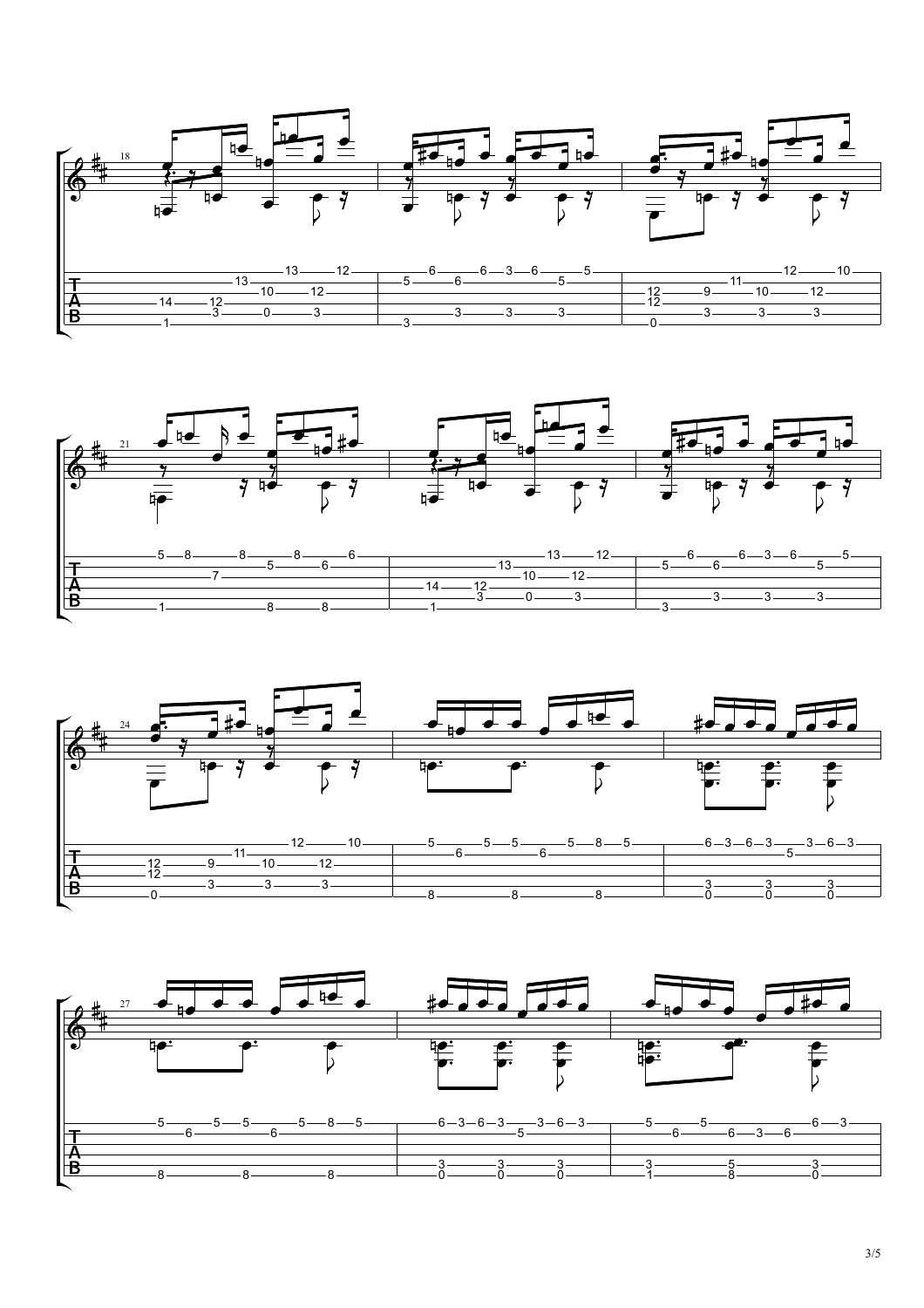